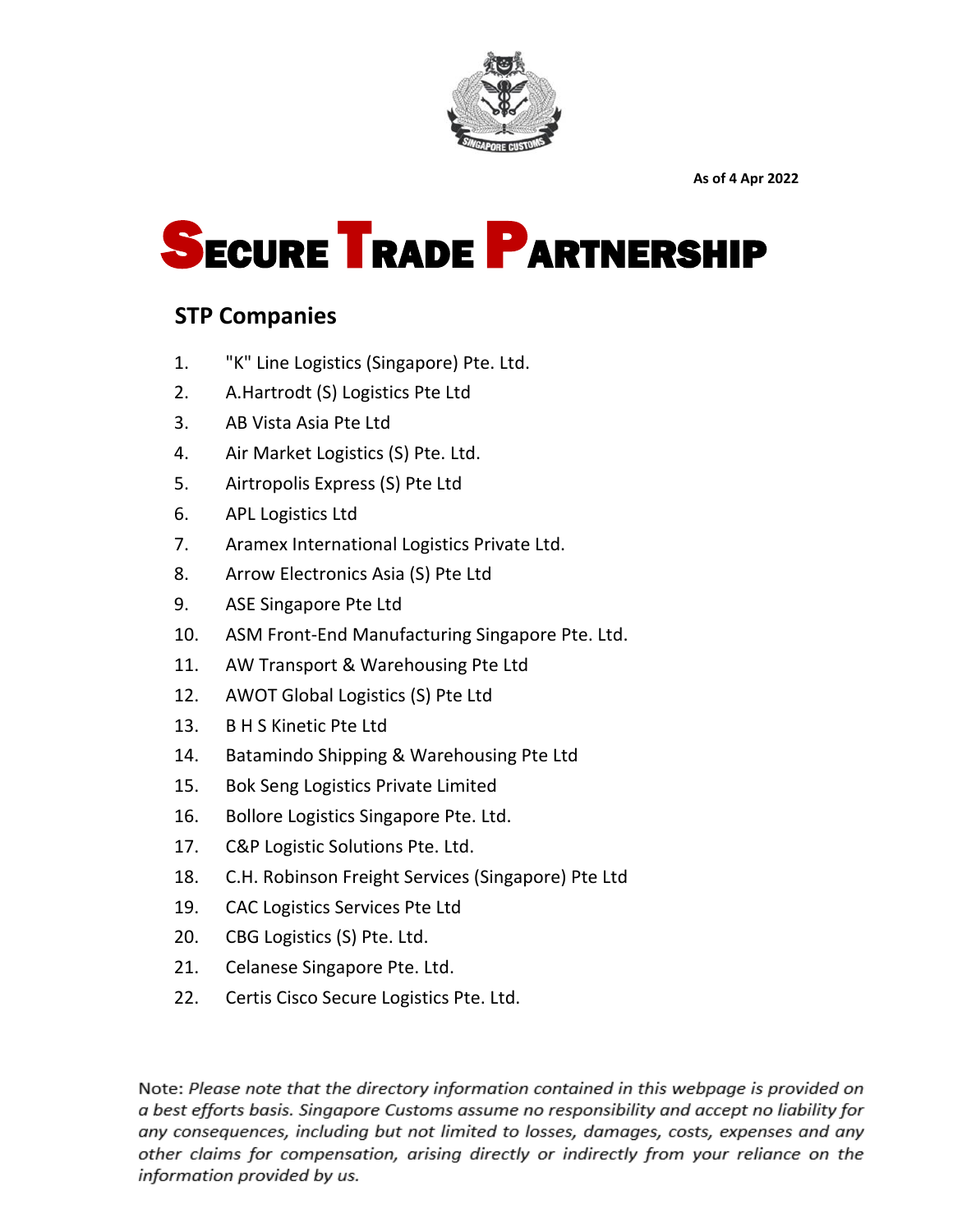

# SECURE TRADE PARTNERSHIP

### **STP Companies**

- 23. CEVA Logistics Singapore Pte. Ltd.
- 24. Chevron Phillips Chemicals Asia Pte Ltd
- 25. CMS Logistics Group (S) Pte Ltd
- 26. Component Aerospace Singapore Pte. Ltd.
- 27. CTI Logistics Pte Ltd
- 28. Curvature Solutions Pte Ltd
- 29. CWT Globelink Pte Ltd
- 30. CWT Pte. Limited
- 31. Deugro (Singapore) Pte Ltd
- 32. DFS Venture Singapore (Pte) Limited
- 33. DHL Global Forwarding (Singapore) Pte. Ltd.
- 34. DHL Supply Chain Singapore Pte. Ltd.
- 35. DSM Protective Materials APAC
- 36. DSV Air and Sea Singapore Pte Ltd
- 37. DSV Solutions Pte. Ltd.
- 38. Eagle Services Asia Pte Ltd
- 39. Edmund Optics Singapore Pte Ltd
- 40. Energizer Singapore Pte. Ltd.
- 41. FedEx Trade Networks Transport & Brokerage (Singapore) Private Limited
- 42. Forcom Phase to Phase Pte. Ltd.
- 43. Freight Links Express Pte Ltd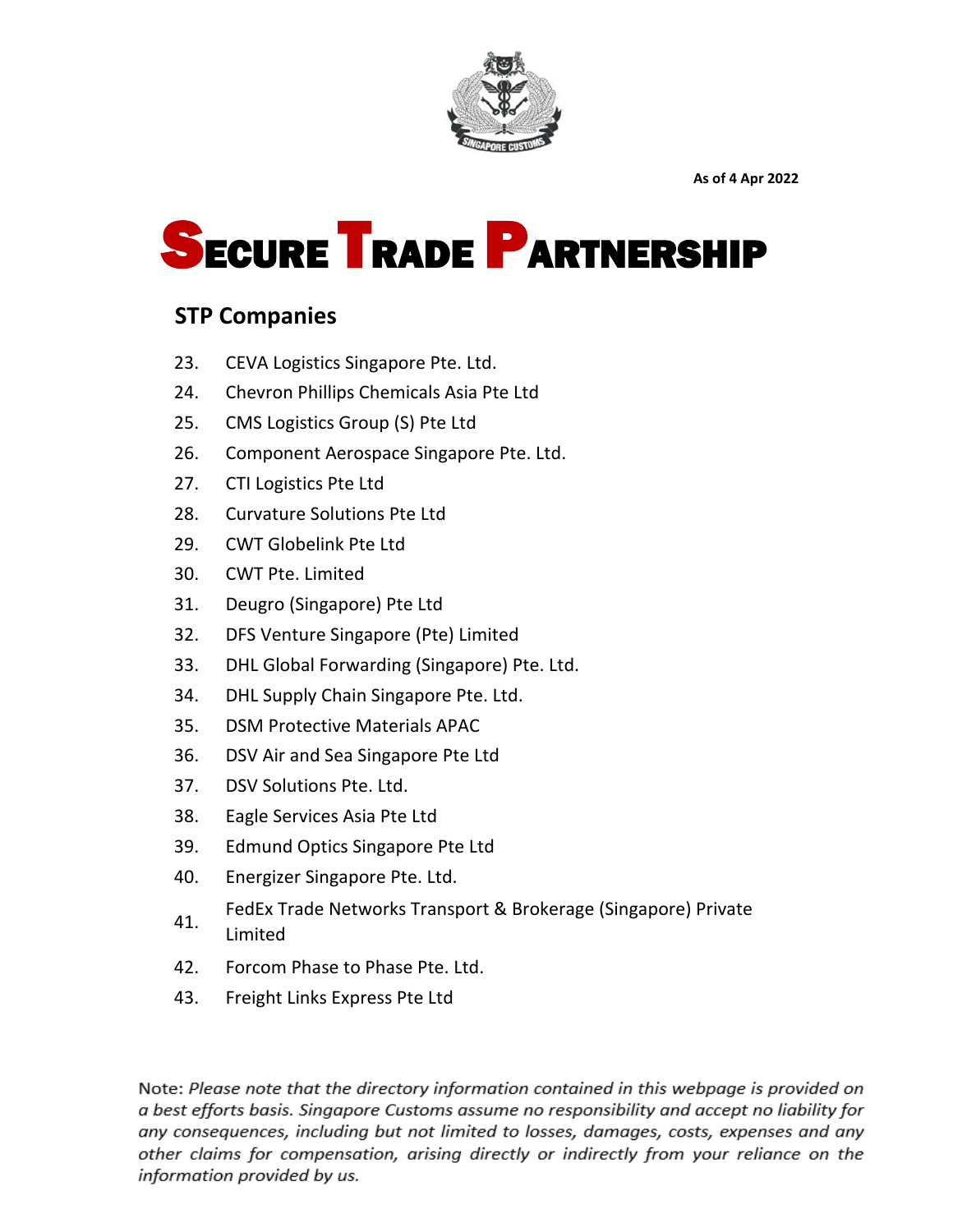

# SECURE TRADE PARTNERSHIP

### **STP Companies**

- 44. Freight Links Logistics Pte. Ltd.
- 45. Freight Mark Logistics (S) Pte Ltd
- 46. Fuji Horiguchi Engineering Pte Ltd
- 47. Fuji Trading (Singapore) Private Limited
- 48. GE Healthcare Pte Ltd
- 49. GKE Warehousing & Logistics Pte Ltd
- 50. Global Consolidators Pte. Ltd.
- 51. Global Life Sciences Solutions Singapore Pte Ltd
- 52. Hankyu Hanshin Express (Singapore) Pte. Ltd.
- 53. Hub Distributors Services Pte Ltd
- 54. Intel Technology Asia Pte Ltd
- 55. JAA Enterprise
- 56. Jacobson Global Logistics (Singapore) Pte. Limited
- 57. JAS Forwarding (S) Pte Ltd
- 58. Just R Enterprise Pte Ltd
- 59. K.C. Dat (Singapore) Private Limited
- 60. Katoen Natie Singapore (Jurong) Pte. Ltd.
- 61. Keppel Logistics Pte. Ltd.
- 62. Keysight Technologies Singapore (Sales) Pte Ltd
- 63. Kleio One-Solution Pte Ltd
- 64. Kuehne + Nagel Pte. Ltd.
- 65. Kulicke & Soffa Pte Ltd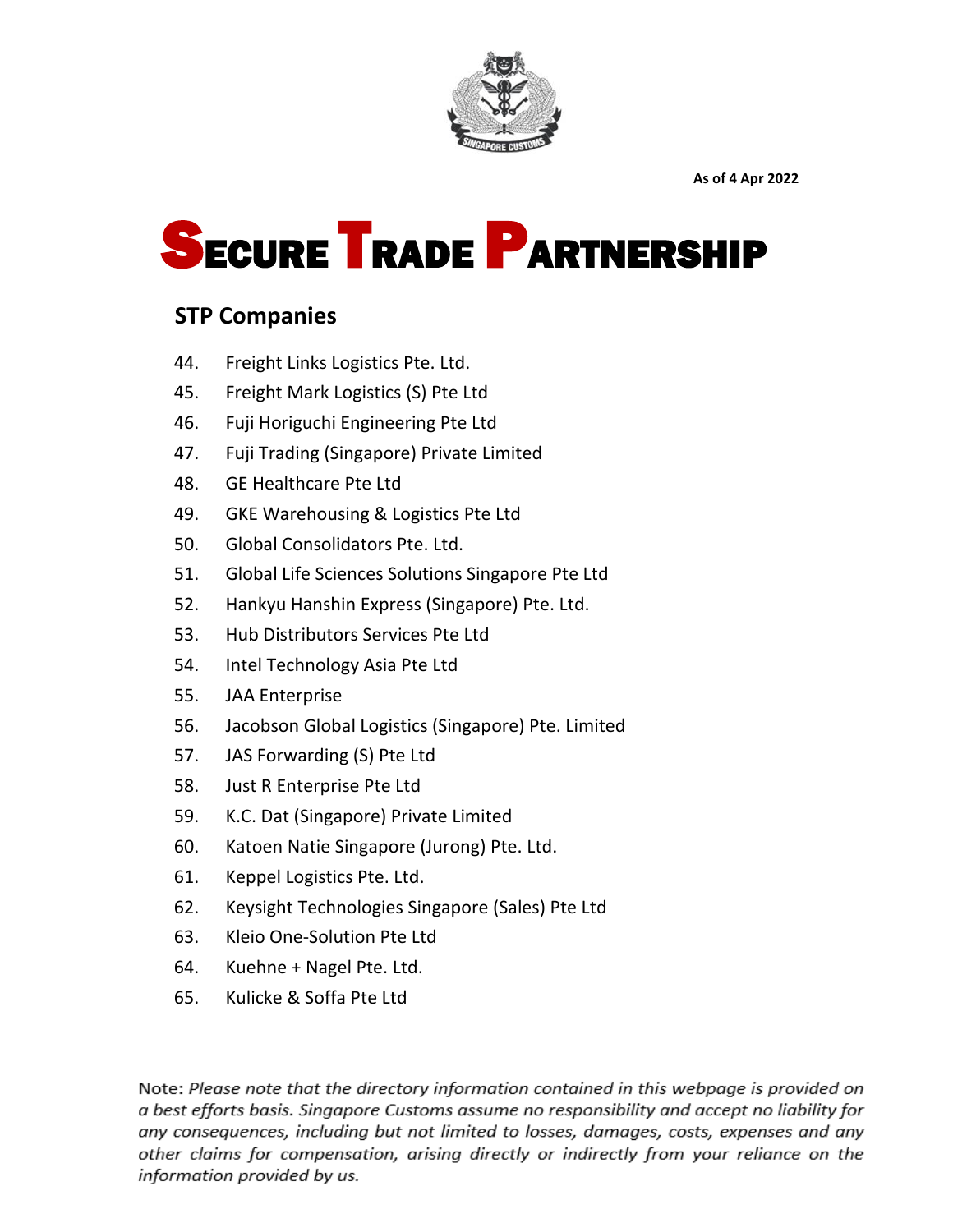

# SECURE TRADE PARTNERSHIP

#### **STP Companies**

- 66. KWE-Kintetsu World Express (S) Pte Ltd
- 67. Lattice SG Pte Ltd
- 68. LF Logistics Services Pte. Ltd.
- 69. Logwin Air + Ocean Singapore Pte. Ltd.
- 70. LTH Logistics (Singapore) Pte Ltd
- 71. Macnica Cytech Pte. Ltd. (ex. Cytech Global Pte Ltd)
- 72. Maxtop Logistics Pte Ltd
- 73. Maybev Pte. Ltd.
- 74. MCL Logistics Asia Pte Ltd
- 75. Mentor Media Pte Ltd
- 76. Mitsui Elastomers Singapore Pte Ltd
- 77. Morrison Express Logistics Pte Ltd
- 78. Nagase Singapore (Pte) Ltd
- 79. Nippon Express (Singapore) Pte Ltd
- 80. Nippon Express NEC Logistics Singapore Pte Ltd
- 81. NNR Global Logistics (S) Pte. Ltd.
- 82. Nutek Private Limited
- 83. Oracle CAPAC Services Unlimited Company (Singapore Branch)
- 84. Oriental Motor Asia Pacific Pte Ltd
- 85. Pacific Integrated Logistics Pte Ltd
- 86. PB Tankers Ltd
- 87. Pepperl + Fuchs Pte Ltd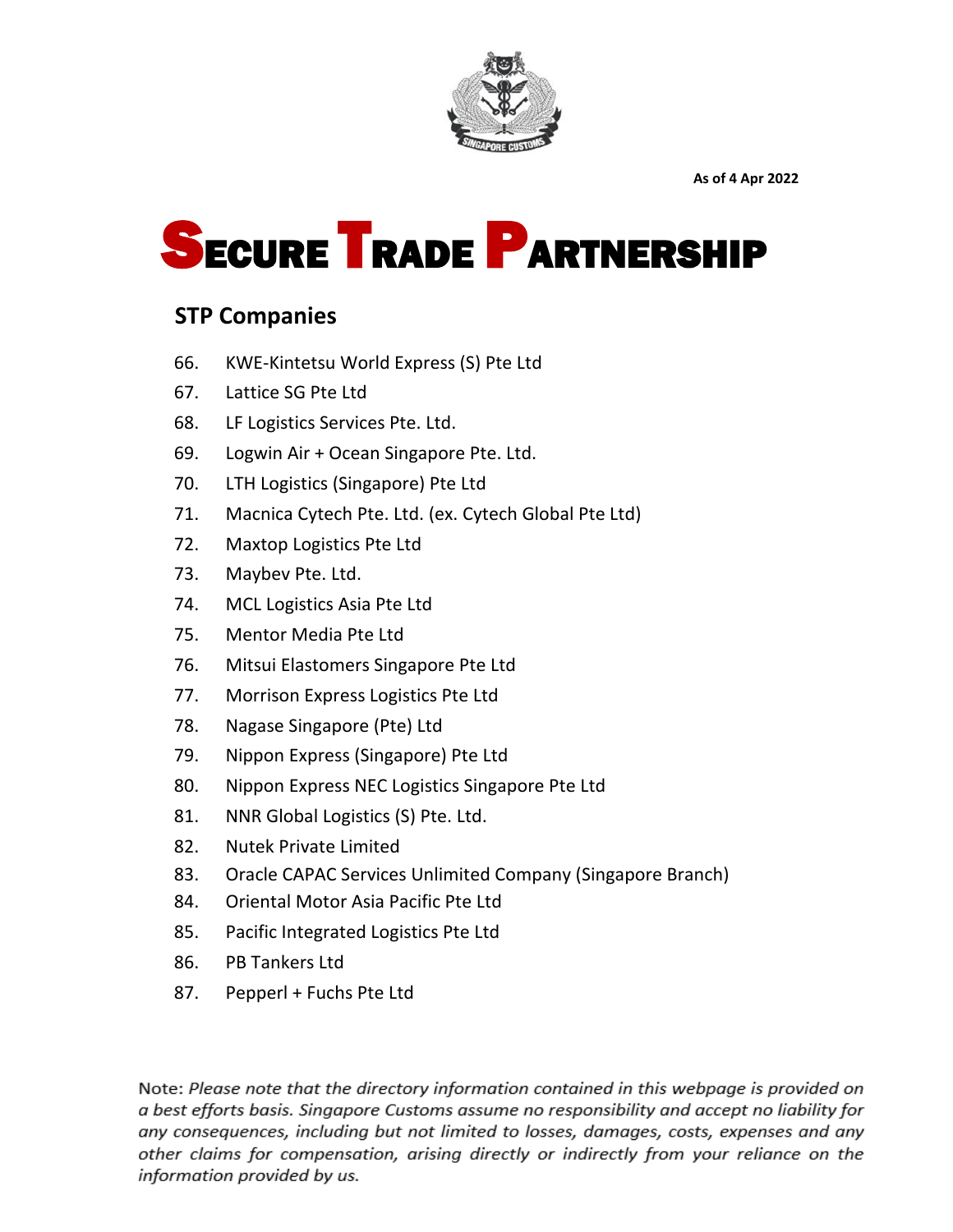

# SECURE TRADE PARTNERSHIP

#### **STP Companies**

- 88. Pepperl+Fuchs Asia Pte. Ltd.
- 89. Poh Tiong Choon Logistics Limited
- 90. Pratt & Whitney Component Solutions Pte Ltd
- 91. Premium Logistics Pte. Ltd.
- 92. Prime Evolue Singapore Pte Ltd
- 93. Qualcomm Global Trading Pte. Ltd.
- 94. RF360 Singapore Pte. Ltd
- 95. Richland Logistics Services Pte Ltd
- 96. Riverbed Technology Pte Ltd
- 97. Rohde & Schwarz Asia Pte Ltd
- 98. Rohm and Haas Electronic Materials Singapore Pte Ltd
- 99. Royale Logistics Pte Ltd
- 100. S.F. Express (Singapore) Private Limited
- 101. SDC Technologies Asia Pacific, Pte. Ltd.
- 102. Seatronics Pte Ltd
- 103. Sercel Singapore Pte Ltd
- 104. Serial Microelectronics Pte Ltd
- 105. SG Sagawa Ameroid Pte. Ltd.
- 106. Silicon Laboratories International Pte Ltd
- 107. Singapore Epson Industrial Pte Ltd
- 108. Singapore Wine Vault Pte. Ltd.
- 109. STR Asia Pacific Pte Ltd